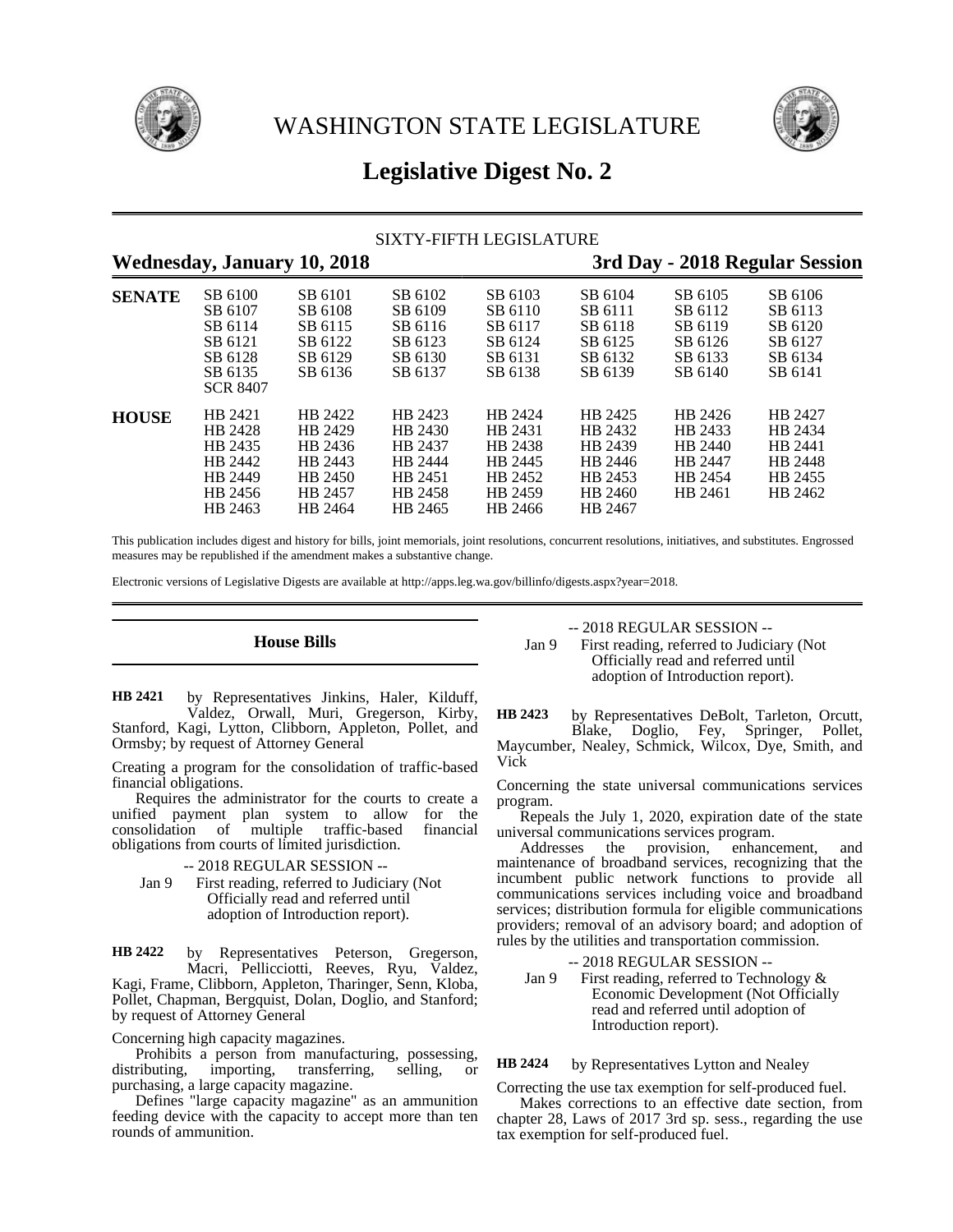-- 2018 REGULAR SESSION --

| Jan 9 | First reading, referred to Finance (Not) |
|-------|------------------------------------------|
|       | Officially read and referred until       |
|       | adoption of Introduction report).        |
|       |                                          |

- Jan 12 Scheduled for public hearing in the House Committee on Finance at 8:00 AM. (Subject to change)
- by Representatives Doglio and McCabe; by request of Department of Labor & Industries **HB 2425**

Extending the validity of temporary elevator licenses. Changes the period of validity for a temporary elevator mechanic license from thirty days to one year.

-- 2018 REGULAR SESSION -- Jan 9 First reading, referred to Labor & Workplace Standards (Not Officially read and referred until adoption of Introduction report).

by Representatives Cody, Macri, Tharinger, and Jinkins; by request of Department of Social and Health Services **HB 2426**

Concerning the individual provider employment administrator program.

Authorizes the department of social and health services to establish and implement an individual provider employment administrator program to provide personal care, respite care, and similar services to individuals with functional impairments under programs authorized through the medicaid state plan or medicaid waiver authorities and similar state-funded in-home care programs.

-- 2018 REGULAR SESSION --

Jan 9 First reading, referred to Health Care & Wellness (Not Officially read and referred until adoption of Introduction report).

by Representatives Klippert, Irwin, Haler, Goodman, and Young **HB 2427**

Making residential burglary a crime against persons.

Revises the sentencing reform act to include residential burglary as a crime against persons.

Revises the definition of "crime against children or other persons," for purposes of certain Washington state patrol statutes, by including "residential burglary."

-- 2018 REGULAR SESSION --

Jan 9 First reading, referred to Public Safety (Not Officially read and referred until adoption of Introduction report).

by Representatives Hudgins and Bergquist **HB 2428**

Reducing costs in election ballot production.

Reduces the burden of election costs on state and local taxpayers by improving the efficiency and costeffectiveness of ballot production.

-- 2018 REGULAR SESSION --

Jan 9 First reading, referred to State Government, Elections & Information Technology (Not Officially read and

referred until adoption of Introduction report).

by Representatives Hudgins, Appleton, Kloba, Santos, and Tarleton **HB 2429**

Concerning sales and use tax exemptions for durable medical equipment used in the home and prescribed mobility enhancing equipment.

Provides a sales and use tax exemption for: (1) Nebulizers, for other than home use;

(2) Durable medical equipment and its components, for home use and prescribed by a properly licensed person; and

(3) Mobility enhancing equipment and its components prescribed by a properly licensed person.

- -- 2018 REGULAR SESSION --
- Jan 9 First reading, referred to Finance (Not Officially read and referred until adoption of Introduction report).

by Representative Hudgins **HB 2430**

Eliminating the joint legislative oversight committee on trade policy.

Repeals, effective July 1, 2018, the joint legislative oversight committee on trade policy.

-- 2018 REGULAR SESSION --

Jan 9 First reading, referred to Technology & Economic Development (Not Officially read and referred until adoption of Introduction report).

by Representative Hudgins **HB 2431**

Eliminating the joint administrative rules review committee.

Repeals, effective July 1, 2018, the joint administrative rules review committee.

-- 2018 REGULAR SESSION --

Jan 9 First reading, referred to State Government, Elections & Information Technology (Not Officially read and referred until adoption of Introduction report).

by Representatives Hudgins, Riccelli, Stanford, Stambaugh, Appleton, Tharinger, Bergquist, Ormsby, Valdez, and Tarleton **HB 2432**

Requiring the secretary of state to conduct a study on the state providing prepaid return postage for election ballots.

Requires the secretary of state to: (1) Conduct a study to assess the costs and benefits of the state paying the postage costs for all ballots returned by mail; and

(2) Consult with county auditors, the United States postal service, stakeholder and nonpartisan advocacy groups focused on promoting voter turnout, and state and national groups focused on election policy and research. Expires June 30, 2019.

-- 2018 REGULAR SESSION --

Jan 9 First reading, referred to State Government, Elections & Information Technology (Not Officially read and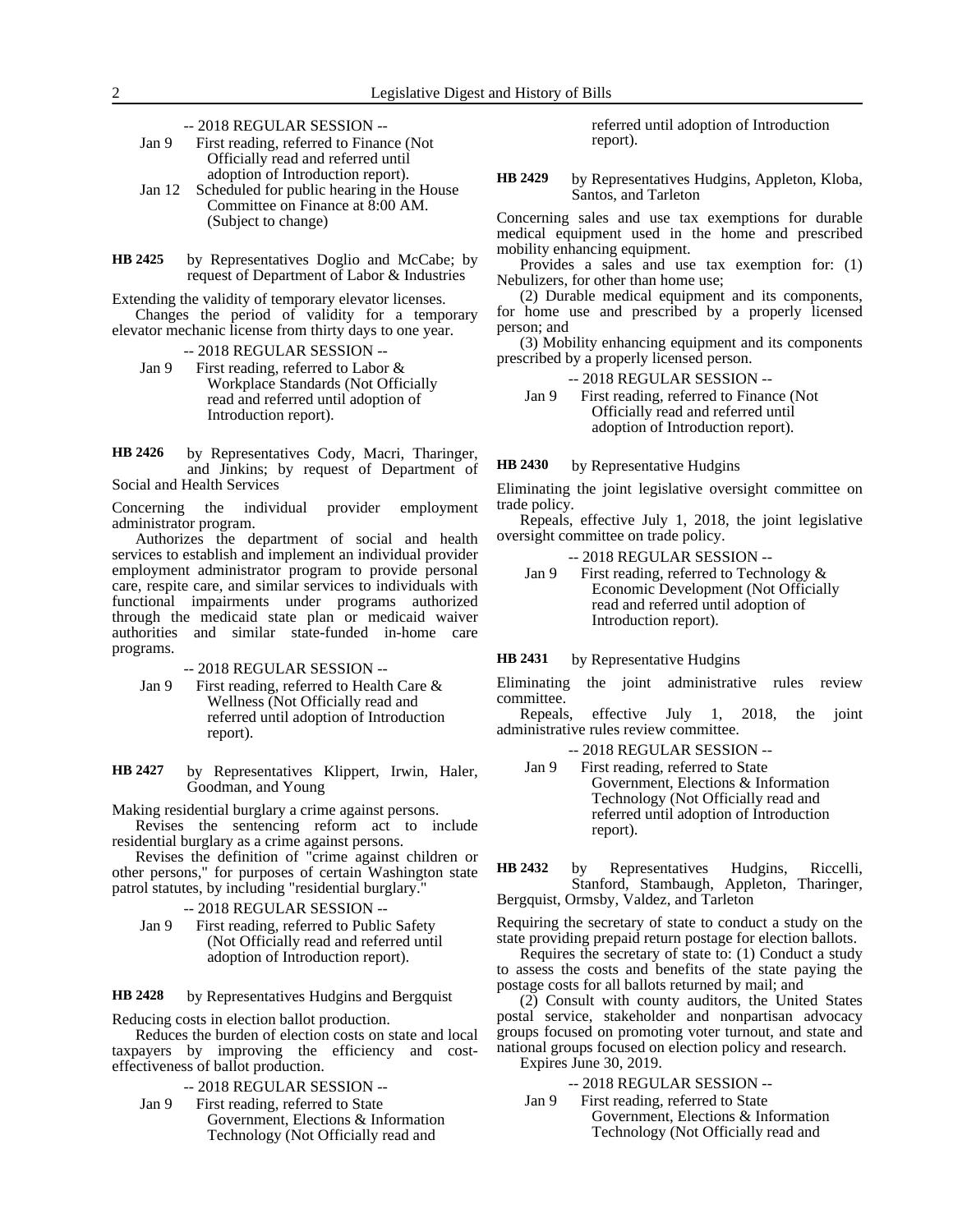referred until adoption of Introduction report).

by Representatives Bergquist, Kilduff, Macri, Riccelli, Kagi, Fitzgibbon, Frame, Stambaugh, Goodman, Pollet, Ormsby, Valdez, and Tarleton; by request of Secretary of State **HB 2433**

Concerning automatic voter registration, including establishing the future voter program for certain persons sixteen and seventeen years of age.

States that it is the intent of the secretary of state and the legislature to: (1) Formalize a registration sign up process for those not yet eighteen years old through the establishment of the future voter program;

(2) Authorize all persons sixteen and seventeen years old to sign up to register to vote; and

(3) Engage the new voters and encourage their civic participation in an educational environment.

- -- 2018 REGULAR SESSION --
- Jan 9 First reading, referred to State Government, Elections & Information Technology (Not Officially read and referred until adoption of Introduction report).
- by Representatives Van Werven, Buys, Shea, Chapman, Pike, and Haler **HB 2434**

Reducing the state property tax in calendar year 2018. Decreases the 2018 state property tax.

-- 2018 REGULAR SESSION --

- Jan 9 First reading, referred to Finance (Not Officially read and referred until adoption of Introduction report).
- by Representatives Kilduff, Schmick, Cody, Muri, Kagi, Tharinger, Pollet, and Tarleton **HB 2435**

Reducing training requirements for certain respite care providers who provide respite to unpaid caregivers and work three hundred hours or less in any calendar year.

Requires a person working as an individual provider who provides respite care services only for individuals who receive services under chapter 74.39A RCW (longterm care services) to complete fourteen hours of training within the first one hundred twenty days after becoming an individual provider.

- -- 2018 REGULAR SESSION --
- Jan 9 First reading, referred to Health Care & Wellness (Not Officially read and referred until adoption of Introduction report).

by Representatives Robinson, Riccelli, Pollet, Ormsby, and Santos **HB 2436**

Defining community health workers and their roles.

Provides a definition for "community health workers" and explains their roles as recommended by the report from the community health worker task force.

- -- 2018 REGULAR SESSION --
- Jan 9 First reading, referred to Health Care & Wellness (Not Officially read and

referred until adoption of Introduction report).

by Representatives Robinson, Tharinger, Macri, Ryu, Kagi, Pollet, Ormsby, Doglio, Santos, and Tarleton **HB 2437**

Encouraging investments in affordable and supportive housing.

Allows a county legislative authority to authorize, fix, and impose a sales and use tax, however, if a county has not imposed the full tax rate by July 1, 2020, a city legislative authority in that county may authorize, fix, and impose the sales and use tax.

Requires a county or a city that imposes the tax to report annually to the housing finance commission on the collection and use of the revenue.

-- 2018 REGULAR SESSION --

Jan 9 First reading, referred to Finance (Not Officially read and referred until adoption of Introduction report).

by Representative Cody; by request of Health Care Authority **HB 2438**

Concerning the January 1, 2020, implementation of the school employees' benefits board program.

Addresses the implementation of the school employees' benefits board program, effective January 1, 2020.

Addresses: Compensation and reimbursement related to school employees' benefits board member service; charter schools are employers and school employees' benefits board organizations under certain circumstances; school districts, educational service districts, and charter schools providing contributions to the state health care authority for insurance and health care plans for school employees and their dependents; and functions of the school employees' benefits board in designing and approving insurance benefit plans and establishing eligibility criteria.

Revises the definition of "board," for purposes of chapter 41.05 RCW (state health care authority), to include the school employees' benefits board.

Creates the school employees' insurance reserve fund, the school employees' benefits board program flexible spending administrative account, the school employees' benefits board salary reduction account, and the school employees' benefits board dental benefits administration account.

-- 2018 REGULAR SESSION --

Jan 9 First reading, referred to Appropriations (Not Officially read and referred until adoption of Introduction report).

by Representatives Kirby, Vick, Barkis, Stanford, Ryu, and Haler **HB 2439**

Clarifying the relationship between manufacturers and new motor vehicle dealers by providing tools to resolve disparities including expanding compensation for recalled vehicles.

Provides tools to resolve disparities including expanding compensation for recalled vehicles, to clarify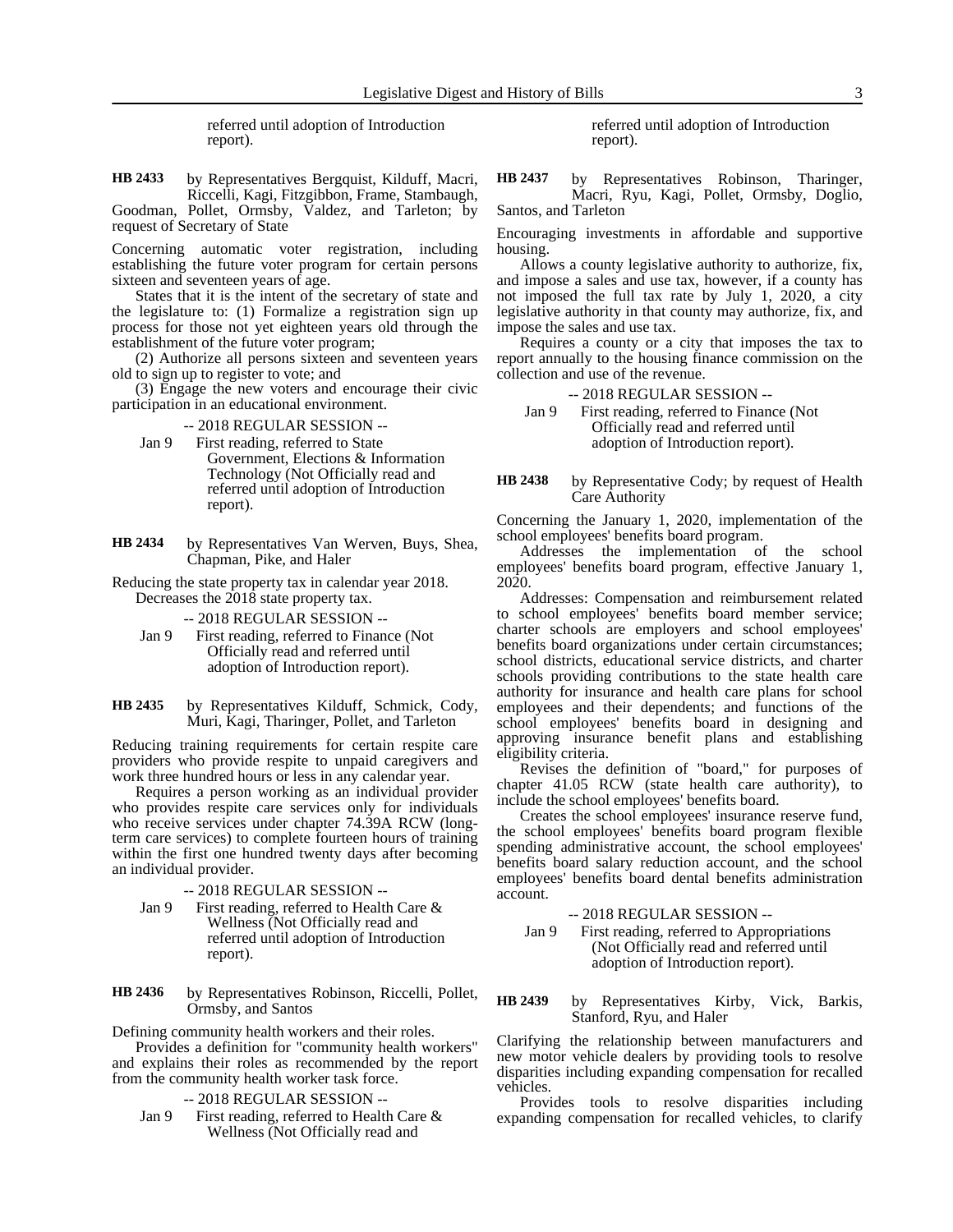the relationship between manufacturers and new motor vehicle dealers.

-- 2018 REGULAR SESSION --

Jan 9 First reading, referred to Business & Financial Services (Not Officially read and referred until adoption of Introduction report).

by Representative Manweller **HB 2440**

Concerning the plumbing industry.

Changes the composition of the state advisory board of plumbers.

Increases the monetary penalty to five hundred dollars for an infraction of chapter 18.106 RCW (plumbers).

Addresses the supervision of an enrollee in a medical gas piping installer training course while working on medical gas piping systems.

-- 2018 REGULAR SESSION --

- Jan 9 First reading, referred to Labor & Workplace Standards (Not Officially read and referred until adoption of Introduction report).
- by Representatives Manweller, Shea, Young, and Steele **HB 2441**

Preventing and addressing catastrophic wildfires.

Authorizes certain funds collected from the surcharge for local homeless housing and assistance to be used for a county located east of the crest of the Cascade mountain range, that has a population of one hundred thousand or fewer: (1) To educate homeowners about wildfire risk and prevention measures; and

(2) For wildfire prevention and response activities.

Allows expenditures from the home security fund account to be used for wildfire prevention and response activities.

Requires the department of natural resources to provide funding or training for prescribed burning to local authorities in areas at risk for wildfires.

Provides a business and occupation tax credit to harvesters to increase proactive thinning and clearing of lands for the purpose of preventing and mitigating wildfires.

-- 2018 REGULAR SESSION --

Jan 9 First reading, referred to Community Development, Housing & Tribal Affairs (Not Officially read and referred until adoption of Introduction report).

#### by Representative Manweller **HB 2442**

Creating a students protecting students program.

Creates the students protecting students program to provide students with a fast, secure, and anonymous method of reporting activities or the threat of activities that are inappropriate, unsafe, harmful, dangerous, unethical, or illegal.

Requires a public school with any of grades seven through twelve to have a students protecting students program.

-- 2018 REGULAR SESSION --

Jan 9 First reading, referred to Education (Not Officially read and referred until adoption of Introduction report).

by Representatives Riccelli, Johnson, Cody, **HB 2443**

Schmick, Kloba, Vick, Ortiz-Self, Peterson, Stonier, Ryu, Tarleton, Haler, Graves, Harris, Stokesbary, Dent, Robinson, Muri, MacEwen, Clibborn, Maycumber, Appleton, Tharinger, Bergquist, Ormsby, and Doglio

Adding the Washington State University college of medicine to the family medicine residency network.

Adds the Washington State University college of medicine to the family medicine residency network.

Changes the composition of the family medicine education advisory board by including one member appointed by the dean of the college of medicine at Washington State University.

-- 2018 REGULAR SESSION --

Jan 9 First reading, referred to Health Care & Wellness (Not Officially read and referred until adoption of Introduction report).

by Representatives Slatter, Robinson, McBride, Clibborn, Appleton, Tharinger, Kloba, Doglio, and Tarleton **HB 2444**

Providing a real estate excise tax exemption for certain transfers of low-income housing.

Exempts the following from the definition of "sale," for purposes of chapter 82.45 RCW (real estate excise taxes): A transfer of a qualified low-income housing development or controlling interest in a qualified lowincome housing development.

-- 2018 REGULAR SESSION --

Jan 9 First reading, referred to Finance (Not Officially read and referred until adoption of Introduction report).

by Representatives Macri, Graves, Robinson, and Riccelli **HB 2445**

Concerning online access to health care resources via HEALWA.

Requires up to an additional twenty-five dollar license fee for a veterinarian license or a veterinary technician license which will be transferred by the department of health to the University of Washington for the purpose of online access to health care resources.

- -- 2018 REGULAR SESSION --
- Jan 9 First reading, referred to Health Care & Wellness (Not Officially read and referred until adoption of Introduction report).

by Representatives Graves, Jinkins, Cody, Macri, Robinson, Riccelli, and Kloba **HB 2446**

Concerning physical therapist supervision of assistive personnel.

Requires supervision by a physical therapist for the reevaluation of a patient, as follows, if patient care is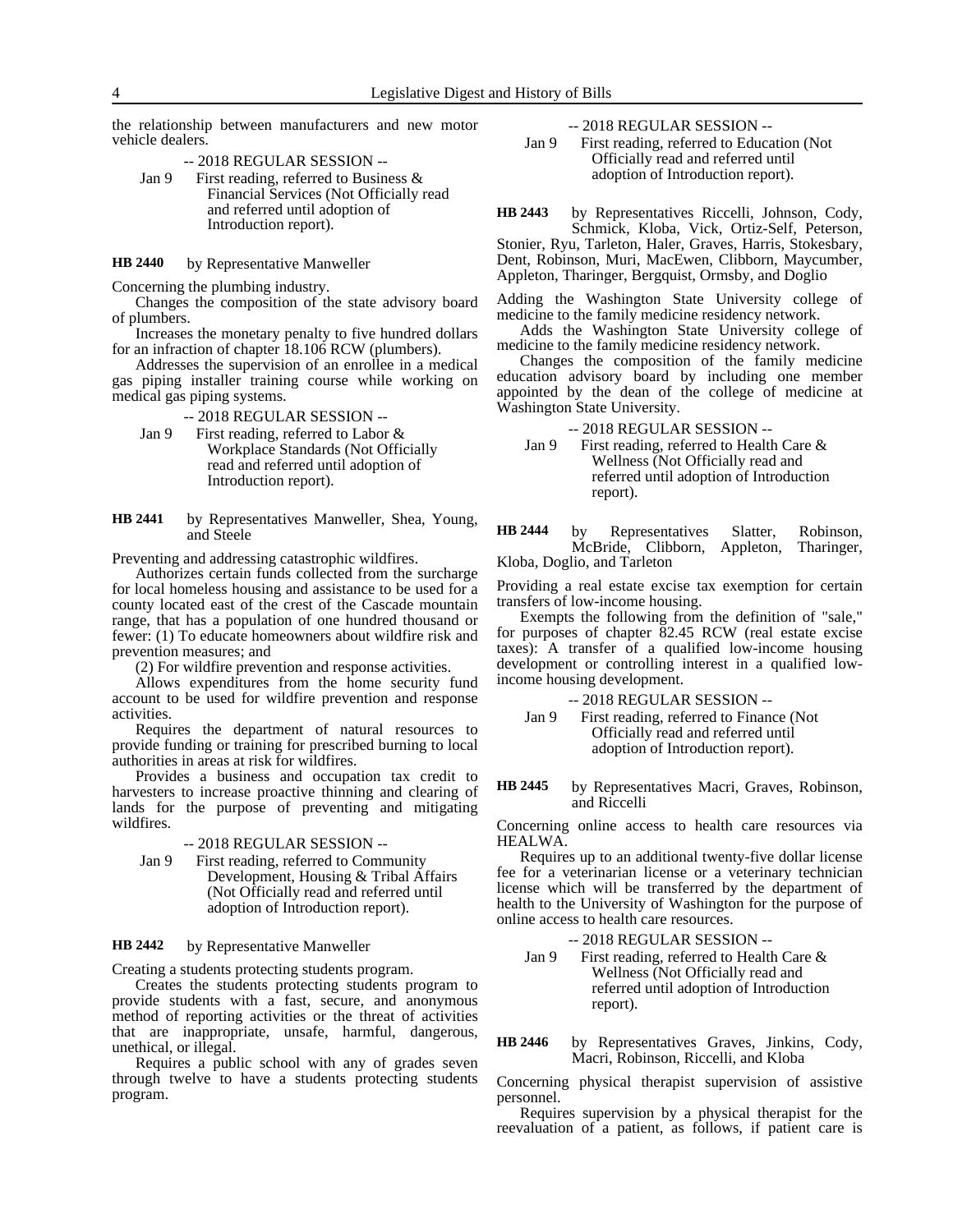given by a physical therapist assistant or other assistive personnel: The later of every fifth visit or every thirty days if a physical therapist has not treated the patient for any of the five visits or within the thirty days.

Authorizes a physical therapist, at any one time, to: (1) Supervise up to a total of three assistive personnel; or

(2) Two assistive personnel if he or she is working in a nursing home or in the public schools.

-- 2018 REGULAR SESSION --

Jan 9 First reading, referred to Health Care & Wellness (Not Officially read and referred until adoption of Introduction report).

by Representatives McCabe, Cody, Caldier, Orwall, Dye, Macri, Muri, Smith, Barkis, Harmsworth, Haler, Senn, Pollet, and Doglio **HB 2447**

Concerning practitioner education of opiate risks and pain management alternatives.

Establishes Jeremy's law.

Requires a practitioner who is authorized to prescribe opiates, who writes a prescription for an opiate for the first time during the course of treatment to a patient, to have an in-person discussion with the patient.

Requires the department of health to: (1) Create a brief statement warning individuals about the risks of opiate use and abuse; and

(2) Provide the warning on its web site.

-- 2018 REGULAR SESSION --

Jan 9 First reading, referred to Health Care & Wellness (Not Officially read and referred until adoption of Introduction report).

| <b>HB</b> 2448 | by | Representatives                               | Senn. | Tharinger, |
|----------------|----|-----------------------------------------------|-------|------------|
|                |    | Chapman, Kilduff, Macri,                      |       | Robinson.  |
|                |    | Appleton, Kloba, Pollet, Santos, and Tarleton |       |            |

Increasing the availability of housing for developmentally disabled persons.

Exempts the following from the definition of "sale" with regard to real estate excise taxes: A qualified transfer or residential property by a legal representative of a person with developmental disabilities to a nonprofit organization that provides residential supported living for persons with developmental disabilities subject to certain conditions.

Requires the Washington state developmental disabilities council to develop and make available model transfer agreements that legally transfer a residential property from a parent or guardian of a developmentally disabled person to a nonprofit or foundation that provides residential supported living services to persons with developmental disabilities.

Includes the following as an activity that is eligible for assistance from the housing trust fund and other legislative appropriations: Remodeling and improvements as required to meet building code, licensing requirements, or functionality to residential properties owned and operated by a nonprofit or foundation that was transferred by the parent of a child with developmental disabilities.

-- 2018 REGULAR SESSION --

- Jan 9 First reading, referred to Finance (Not Officially read and referred until adoption of Introduction report).
- Jan 12 Scheduled for public hearing in the House Committee on Finance at 8:00 AM. (Subject to change)
- by Representatives Senn, Kagi, Kilduff, Dent, and Goodman **HB 2449**

Extending the timeline for completing a family assessment response.

Changes the time, from ninety days to one hundred twenty days, for the family assessment response period.

-- 2018 REGULAR SESSION --

- Jan 9 First reading, referred to Early Learning & Human Services (Not Officially read and referred until adoption of Introduction report).
- Jan 12 Scheduled for public hearing in the House Committee on Early Learning & Human Services at 10:00 AM. (Subject to change)
- by Representatives Senn, Hargrove, Chapman, Kilduff, Muri, Kagi, Appleton, Tharinger, and **HB 2450**

Doglio

Supporting the business of child care.

Requires the department of children, youth, and families to: (1) Develop, in consultation with the statewide child care resource and referral network and the community and technical college system, a communitybased training module for child care providers, which will be offered to providers as a pilot program in at least four communities; and

(2) Collaborate with the state board for community and technical colleges to align all or parts of the training module.

Requires the state board for community and technical colleges to work with community and technical college early childhood education programs to incorporate outcomes related to managing and sustaining a child care business into its early childhood education curriculum.

-- 2018 REGULAR SESSION --

Jan 9 First reading, referred to Early Learning & Human Services (Not Officially read and referred until adoption of Introduction report).

### by Representatives Slatter, Senn, Kagi, Appleton, Tharinger, and Doglio **HB 2451**

Expanding the activities of the children's mental health services consultation program.

Requires the state health care authority, in collaboration with the evidence-based practice institute, to implement a program to: (1) Support certain health care professionals who provide care to pregnant women and new mothers through same-day telephone consultations in the assessment and provision of appropriate diagnosis and treatment of depression;

(2) Facilitate referrals to children's mental health services and other resources for parents and guardians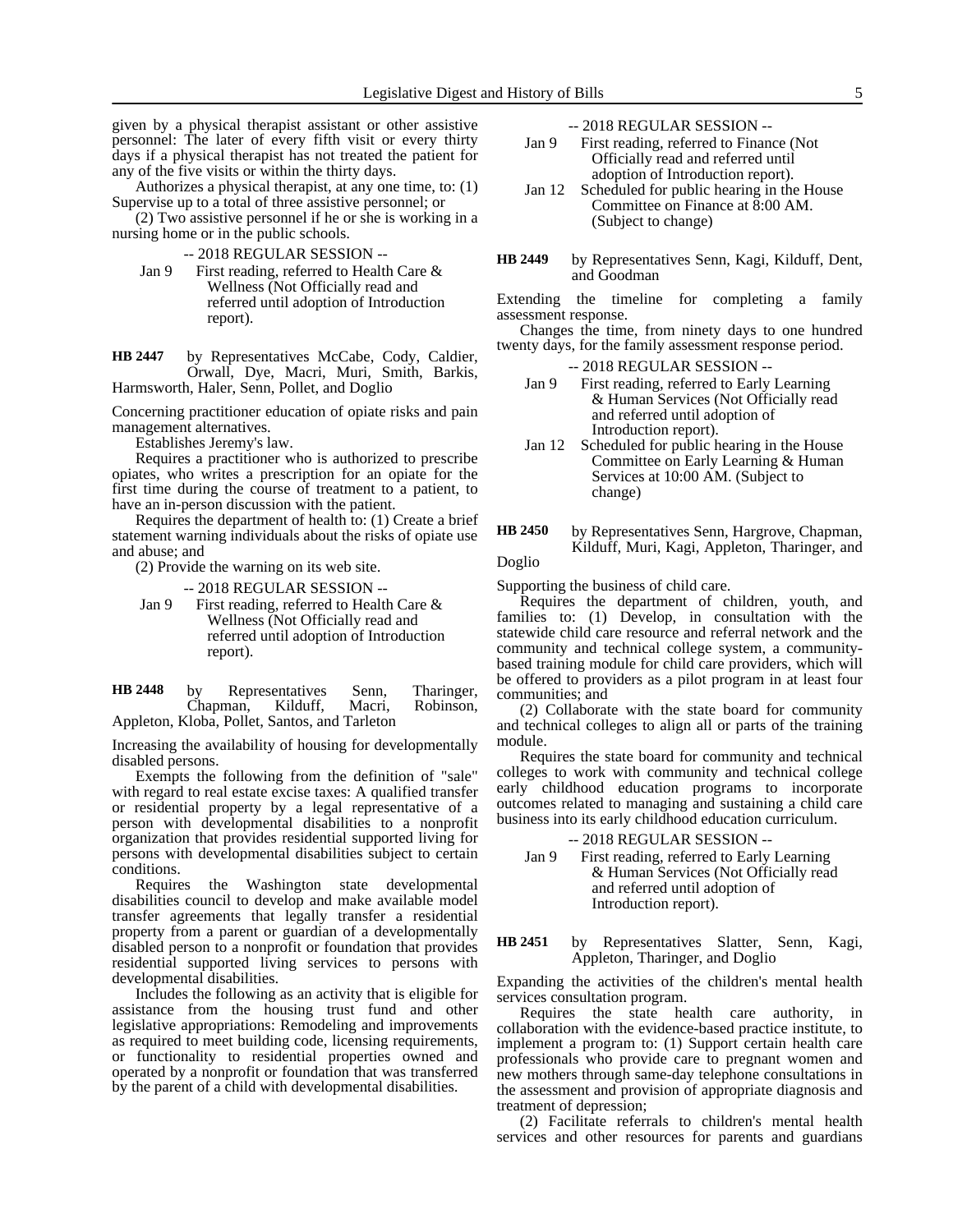with concerns related to the mental health of the parent or guardian's child; and

(3) Collaborate with existing databases and resources to identify in-network mental health professionals.

- -- 2018 REGULAR SESSION --
- Jan 9 First reading, referred to Early Learning & Human Services (Not Officially read and referred until adoption of Introduction report).

by Representatives Dolan, Johnson, Appleton, Haler, Kagi, Slatter, Macri, Stanford, Ryu, Sells, Frame, Fitzgibbon, Young, Stonier, Kloba, Valdez, Pollet, Holy, Steele, and Doglio **HB 2452**

Addressing retiree benefits for participants in the public employees' retirement system, the teachers' retirement system, and the public employees' benefits board.

Requires beneficiaries who are receiving a monthly benefit from the teachers' retirement system plan 1 or the public employees' retirement system plan 1, to receive an increase to their monthly benefit of three percent multiplied by his or her monthly benefit, not to exceed sixty-two dollars and fifty cents.

-- 2018 REGULAR SESSION --

Jan 9 First reading, referred to Appropriations (Not Officially read and referred until adoption of Introduction report).

by Representatives Peterson, Kretz, Fitzgibbon, Blake, Kagi, Tharinger, Haler, **HB 2453**

Young, and Tarleton; by request of Department of Ecology

Concerning the reauthorization of the underground storage tank program.

Extends, by ten years, the termination and repeal, under the sunset act, of the underground storage tank program.

-- 2018 REGULAR SESSION --

Jan 9 First reading, referred to Environment (Not Officially read and referred until adoption of Introduction report).

by Representatives Blake, Muri, and Barkis **HB 2454**

Modifying vehicular assault provisions.

Establishes the Leprechaun Cain act.

Declares a person guilty of vehicular assault if he or she operates or drives a vehicle and causes substantial bodily harm to a vulnerable user of a public way.

-- 2018 REGULAR SESSION --

Jan 9 First reading, referred to Public Safety (Not Officially read and referred until adoption of Introduction report).

by Representatives Pellicciotti, Kilduff, Macri, Riccelli, Valdez, Kagi, Frame, Orwall, Kirby, Fitzgibbon, Hudgins, Wylie, Pollet, Ryu, and Tarleton **HB 2455**

Increasing transparency of contributions by creating the Washington state DISCLOSE act of 2018.

Establishes the democracy is strengthened by casting light on spending in elections act of 2018 (the Washington state DISCLOSE act of 2018).

Closes campaign finance disclosure loopholes and requires the disclosure of contributions and expenditures by nonprofit organizations that participate significantly in state elections.

-- 2018 REGULAR SESSION --

- Jan 9 First reading, referred to State Government, Elections & Information Technology (Not Officially read and referred until adoption of Introduction report).
- Jan 12 Scheduled for public hearing in the House Committee on State Government and Elections & Information Technology at 10:00 AM. (Subject to change)

by Representatives Kilduff, McCabe, Orwall, Reeves, Kraft, Senn, Gregerson, Muri, **HB 2456**

Riccelli, Stanford, Tharinger, and Young

Increasing employment opportunities for spouses of military members.

Requires the department of commerce, the employment security department, and the department of labor and industries to consult local chambers of commerce, associate development organizations, and businesses to initiate a demonstration campaign to increase employment for spouses of military members on active duty.

Directs the commissioner of the employment security department to: (1) Conduct a study of the unemployment insurance program to determine what barriers to eligibility military spouses face while on deployment overseas; and

(2) Confer with the United States department of labor on what regulatory and other actions can be taken to provide greater opportunities for those persons to participate in the unemployment insurance program.

-- 2018 REGULAR SESSION --

Jan 9 First reading, referred to Community Development, Housing & Tribal Affairs (Not Officially read and referred until adoption of Introduction report).

by Representatives Goodman and Klippert **HB 2457**

Concerning timelines in criminal cases involving domestic violence.

Finds that there is a discrepancy in which sentences for nonfelony domestic violence offenses can be suspended for up to five years in district and municipal courts, but only for up to two years in superior courts in most cases.

Creates a consistent standard for the maximum duration of domestic violence no-contact orders in nonfelony cases across all courts.

-- 2018 REGULAR SESSION --

Jan 9 First reading, referred to Public Safety (Not Officially read and referred until adoption of Introduction report).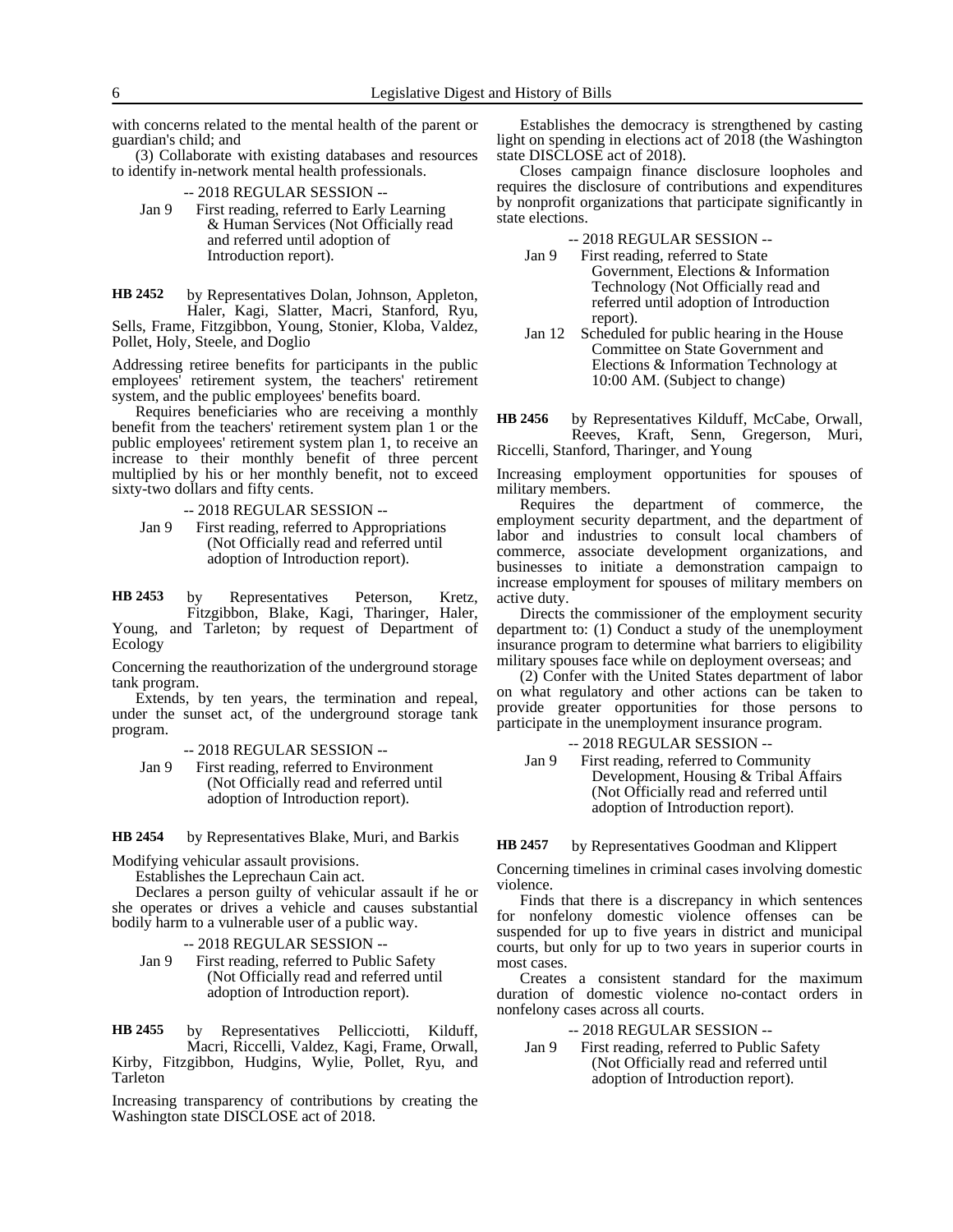#### by Representatives Hayes and Goodman **HB 2458**

Requiring the department of health to adopt rules establishing an abbreviated death certificate.

Requires the department of health to adopt rules that establish an abbreviated death certificate that may be requested from a state or local registrar that includes identifying information and information related to the fact of death, but does not include: (1) Information related to the cause of the person's death;

(2) Social security numbers; or

(3) Names of the decedent's parents.

Allows the use of an abbreviated death certificate when a death certificate must be filed with or provided to a government agency and the cause of death is not material to the filing.

- -- 2018 REGULAR SESSION --
- Jan 9 First reading, referred to Health Care & Wellness (Not Officially read and referred until adoption of Introduction report).
- by Representatives Reeves, Robinson, Macri, Riccelli, Hudgins, and Pollet **HB 2459**

Modifying gender references pertaining to major political party committees.

Modifies certain gender references.

-- 2018 REGULAR SESSION --

Jan 9 First reading, referred to State Government, Elections & Information Technology (Not Officially read and referred until adoption of Introduction report).

by Representatives Griffey and Haler **HB 2460**

Concerning incidents requiring a municipal fire department or fire district response.

Places liability on a person who causes an incident that requires a municipal fire department or fire district response.

-- 2018 REGULAR SESSION --

- Jan 9 First reading, referred to Judiciary (Not Officially read and referred until adoption of Introduction report).
- by Representatives Kagi, Goodman, Ormsby, and Santos **HB 2461**

Concerning the drug offense sentencing grid.

Revises the drug offense sentencing grid, where the seriousness level is one and the offender score is three to five, changes from six plus through eighteen months to six plus through twelve months.

-- 2018 REGULAR SESSION --

- Jan 9 First reading, referred to Public Safety (Not Officially read and referred until adoption of Introduction report).
- by Representatives Maycumber, Chapman, Jenkin, Nealey, McCabe, Schmick, Vick, **HB 2462**

Eslick, Appleton, Kretz, Manweller, Dent, Haler, and Senn

Increasing access to the main street program.

Revises main street program provisions regarding increasing access to the program.

-- 2018 REGULAR SESSION --

Jan 9 First reading, referred to Community Development, Housing & Tribal Affairs (Not Officially read and referred until adoption of Introduction report).

#### by Representative Sells **HB 2463**

Modifying the adoption provisions on the state comprehensive plan for workforce training and education.

Allows, rather than requires, the legislature to approve or recommend changes to the state comprehensive plan and the updates.

- -- 2018 REGULAR SESSION --
- Jan 9 First reading, referred to Higher Education (Not Officially read and referred until adoption of Introduction report).
- by Representatives Reeves, Kilduff, Muri, Shea, Riccelli, and Stanford **HB 2464**

Concerning veteran and national guard tuition waivers. Revises the definition of "eligible veteran or national guard member," to include the receipt of a general discharge under honorable conditions, for purposes of eligibility for tuition waivers.

-- 2018 REGULAR SESSION --

- Jan 9 First reading, referred to Higher Education (Not Officially read and referred until adoption of Introduction report).
- by Representatives Orwall, McCabe, Griffey, Harmsworth, and Haler **HB 2465**
- Modifying the offense of rape in the third degree. Revises the crime of rape in the third degree.

-- 2018 REGULAR SESSION --

- Jan 9 First reading, referred to Public Safety (Not Officially read and referred until adoption of Introduction report).
- by Representatives Orwall, Klippert, McCabe, Griffey, Muri, Stanford, Van Werven, Haler, **HB 2466**

and Doglio

Authorizing law enforcement to arrest persons in violation of certain no-contact orders involving victims of trafficking and promoting prostitution offenses.

Requires a police officer to arrest a person without a warrant and take him or her into custody without a warrant when the officer has probable cause to believe that an order has been issued of which the person has knowledge under: (1) Chapter 9A.40 RCW (kidnapping, unlawful imprisonment, custodial interference, luring, trafficking, and coercion of involuntary servitude); or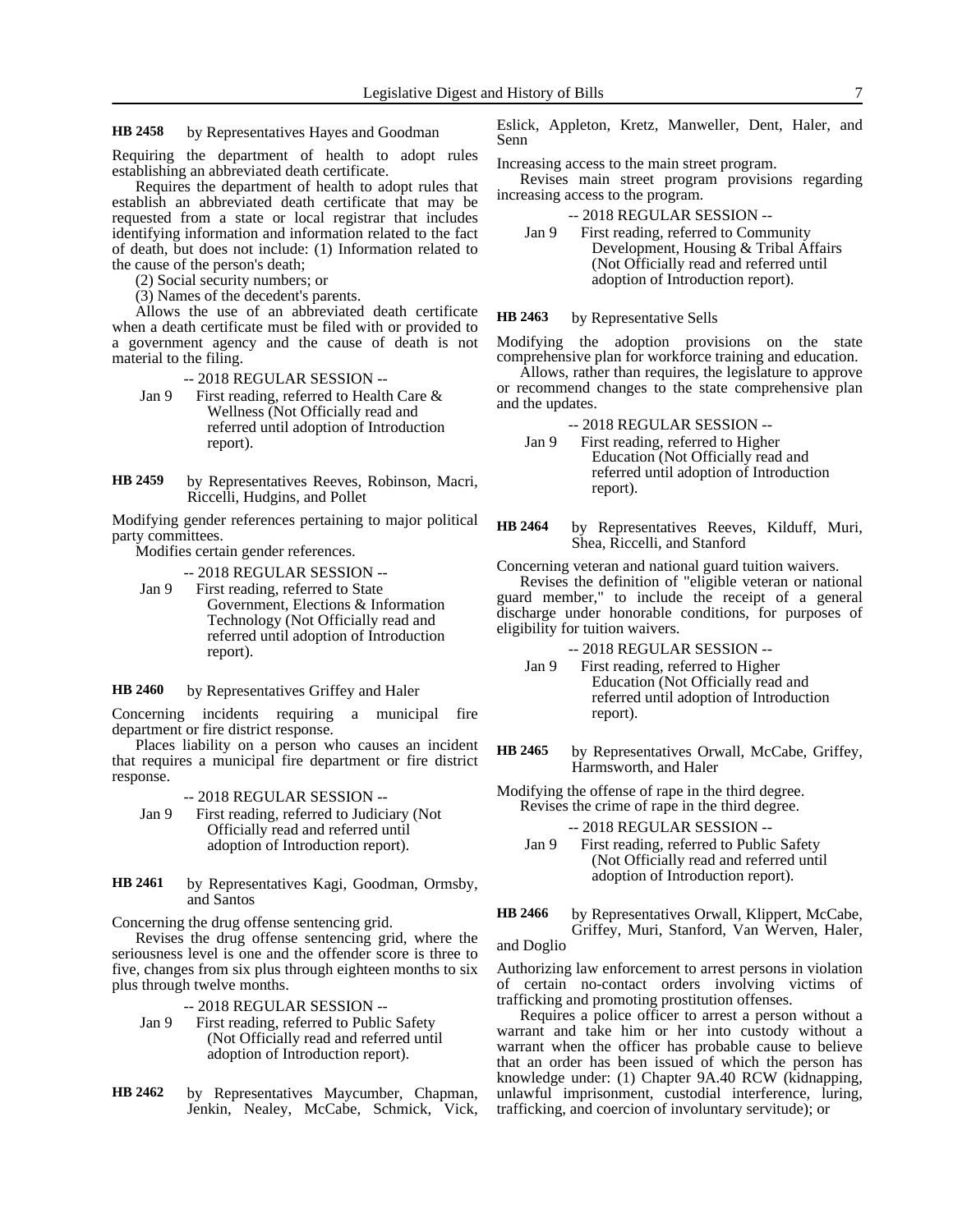(2) Chapter 9A.88 RCW (indecent exposure- prostitution).

- -- 2018 REGULAR SESSION --
- Jan 9 First reading, referred to Public Safety (Not Officially read and referred until adoption of Introduction report).

by Representatives Kirby, Jinkins, and Santos **HB 2467**

Addressing joint self-insurance programs for property and liability risks.

Enables qualifying state agencies that are unable to obtain a sufficient amount of property and liability insurance coverage through the private market, or through the state agency self-insurance liability program, to participate in a local government joint self-insurance program covering property and liability risks.

- -- 2018 REGULAR SESSION --
- Jan 9 First reading, referred to Business  $\&$ Financial Services (Not Officially read and referred until adoption of Introduction report).
	- **Senate Bills**
- by Senators Ranker, Billig, Palumbo, Wellman, Darneille, Keiser, Liias, Frockt, Conway, Saldaña, Kuderer, and Hasegawa **SB 6100**

Concerning the working connections childcare subsidy.

Prohibits the department of children, youth, and families from requiring an applicant or consumer participating in a higher education program to work as a condition of receiving working connections child care program benefits.

Authorizes the department to allow applicants and consumers participating in a higher education program to pursue a degree offered by: (1) A public or private technical college, school, or four-year college or university; or

(2) A tribal or community college.

- -- 2018 REGULAR SESSION --
- Jan 5 Prefiled for introduction.
- Jan 8 First reading, referred to Early Learning & K-12 Education.

by Senators Ranker, Frockt, Palumbo,<br>Dhingra, Kuderer, McCoy, Cleveland, Dhingra, Kuderer, McCoy, Cleveland, Saldaña, Billig, Van De Wege, Hunt, and Hasegawa **SB 6101**

Establishing the evergreen investment scholarship program.

Creates the evergreen investment scholarship program to help make four years of college affordable and accessible to the citizens of the state by offering a tuition waiver for eligible students.

Requires the office of student financial assistance to administer the program for resident students seeking a bachelor's degree, an associate degree, or certificate from an institution of higher education under certain terms and conditions.

Requires the student achievement council to develop a plan to provide program students, who are enrolled at an institution of higher education, with a quarter-long student success course, that teaches essential skills for college success.

Requires the state institute for public policy to conduct a study on the effectiveness of the program.

Requires the caseload forecast council to estimate the anticipated caseload of the program.

- -- 2018 REGULAR SESSION --
- Jan 5 Prefiled for introduction.
- Jan 8 First reading, referred to Higher Education & Workforce Development. Jan 11 Scheduled for public hearing in the
- Senate Committee on Higher Education & Workforce Development at 8:10 AM. (Subject to change)

by Senators Ranker, Cleveland, Saldaña, Darneille, Palumbo, Nelson, Wellman, Dhingra, Keiser, Billig, Kuderer, Rolfes, Frockt, Takko, McCoy, Carlyle, Hasegawa, Mullet, Pedersen, Conway, **SB 6102**

Chase, Liias, Van De Wege, and Hunt Enacting the employee reproductive choice act.

Establishes the employee reproductive choice act.

Modifies the state civil rights act by including the right of an employee whose employer provides health insurance coverage as part of an employee benefit package to receive contraceptive coverage from that employer's health plan free of restrictions, exclusions, or reductions in coverage or benefits.

Prohibits a health plan, issued on or after January 1, 2019, that includes coverage for contraceptive coverage, from imposing a deductible, coinsurance, copayment, or other cost-sharing requirement on the contraceptive coverage provided.

-- 2018 REGULAR SESSION --

Jan 5 Prefiled for introduction.

- Jan 8 First reading, referred to Health & Long Term Care.
- by Senators Ranker, Palumbo, Carlyle, Wellman, McCoy, Nelson, Billig, Van De Wege, Rolfes, Kuderer, and Hasegawa **SB 6103**

Concerning conveyances of federal public lands in the state of Washington.

States that it is the policy of the state to discourage conveyances that transfer ownership of federal public lands in the state from the federal government.

Requires the board of natural resources, the fish and wildlife commission, the parks and recreation commission, the director of the department of archaeology and historic preservation, and the recreation and conservation funding board to undertake efforts to protect against a future unauthorized conveyance or repeal of a federal public land designation including a change in use, classification, or legal status of lands designated as federal monuments under the federal antiquities act.

- -- 2018 REGULAR SESSION --
- Jan 5 Prefiled for introduction.
- Jan 8 First reading, referred to Agriculture,
	- Water, Natural Resources & Parks.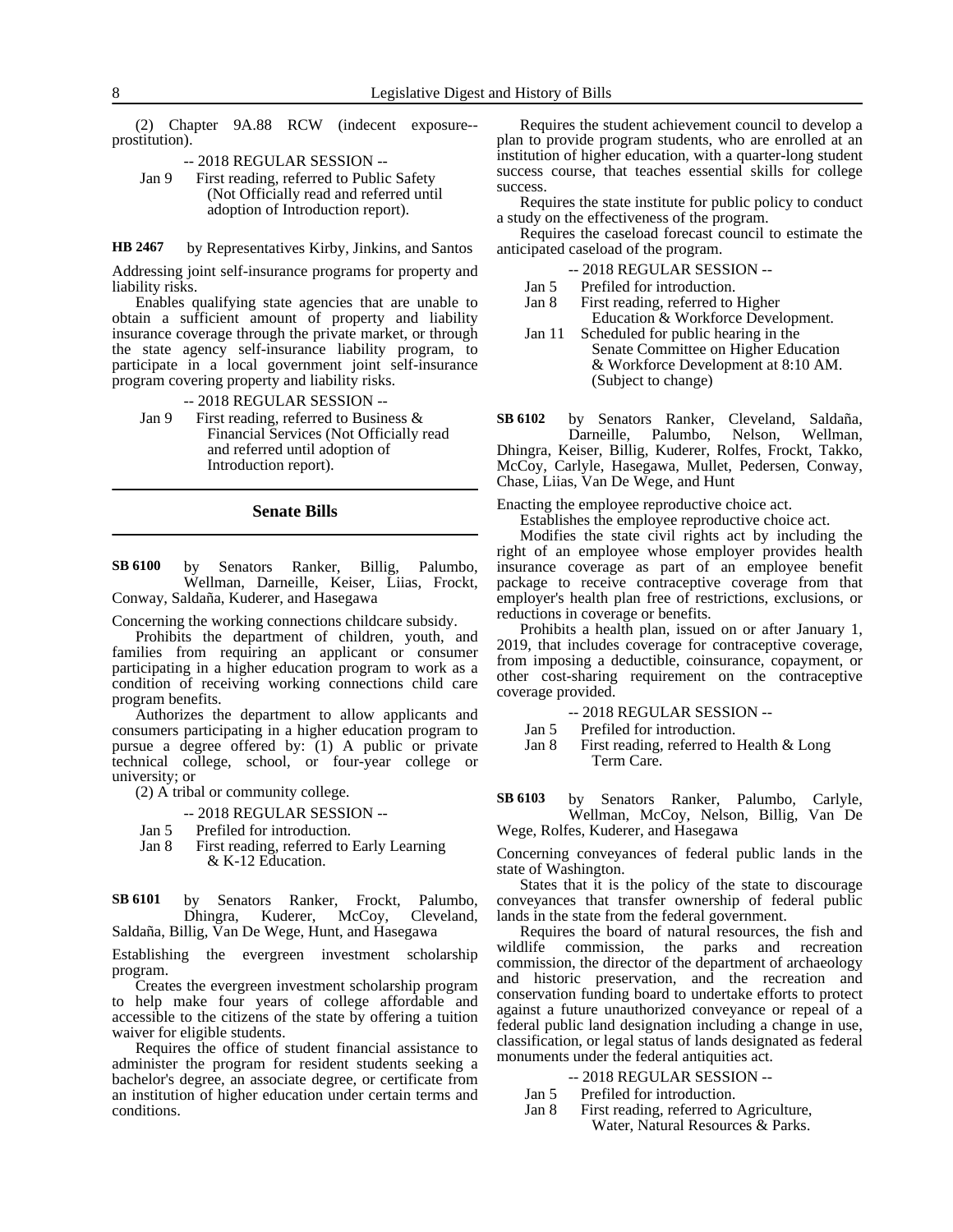by Senators Ranker, Carlyle, Wellman, Palumbo, Keiser, Nelson, Rolfes, McCoy, Kuderer, and Hasegawa **SB 6104**

Defending scientific information and research.

Requires the director of the department of ecology to ensure that scientific information and other data relating to environmental quality and climate change, that is otherwise in the public domain, is protected against censorship or destruction by the federal government.

- -- 2018 REGULAR SESSION --
- Jan 5 Prefiled for introduction.<br>Jan 8 First reading, referred to
- First reading, referred to Energy, Environment & Technology.

by Senators Ranker, Cleveland, Darneille, Keiser, Nelson, Wellman, Dhingra, McCoy, Liias, Carlyle, Frockt, Hunt, Palumbo, Kuderer, Hasegawa, and Mullet **SB 6105**

Enacting the reproductive health access for all act.

Establishes the reproductive health access for all act. Requires the state health care authority to administer a program to reimburse the cost of medically appropriate services, drugs, devices, products, and procedures for individuals who can become pregnant and who would be eligible for medical assistance if not for 8 U.S.C. Sec. 1611 or 1612.

- -- 2018 REGULAR SESSION --
- Jan 5 Prefiled for introduction.
- Jan 8 First reading, referred to Health & Long Term Care.

by Senator Hobbs; by request of Office of Financial Management **SB 6106**

Making supplemental transportation appropriations for the 2017-2019 fiscal biennium.

Makes supplemental transportation appropriations for the 2017-2019 fiscal biennium.

- -- 2018 REGULAR SESSION --
- Jan 5 Prefiled for introduction.<br>Jan 8 First reading, referred to
- First reading, referred to Transportation.

by Senators Rolfes and Mullet **SB 6107**

Reducing the electric motorcycle registration renewal fee.

Requires the department of licensing, county auditors or other agents, and subagents, before accepting an application for an annual vehicle registration renewal for certain electric motorcycles, to require the applicant to pay a thirty-dollar fee in addition to any other required fees and taxes.

- -- 2018 REGULAR SESSION --
- Jan 5 Prefiled for introduction.
- Jan 8 First reading, referred to Transportation.

by Senators Conway, O'Ban, Miloscia, and Zeiger **SB 6108**

Concerning regional funding priority for major military installations.

Requires major military installations, and jurisdictions adjacent to or including a major military installation, to be granted priority for regional funding that is equivalent to the largest municipality within the county in which the installation is located.

-- 2018 REGULAR SESSION --

Jan 5 Prefiled for introduction.

- Jan 8 First reading, referred to Local
	- Government.

by Senators Van De Wege and Rolfes **SB 6109**

Concerning the International Wildland Urban Interface Code.

Includes the international wildland urban interface code in the state building code.

Prohibits an amendment to the international wildland urban interface code as adopted by the state building code council from resulting in a code that is more than the minimum performance standards and requirements contained in the published model code.

Requires the department of natural resources to establish a program of technical assistance to counties, cities, and towns for the development of findings of fact and maps establishing the wildland urban interface areas of jurisdictions in accordance with the requirements of the international wildland urban interface code.

- -- 2018 REGULAR SESSION --
- Jan 5 Prefiled for introduction.
- Jan 8 First reading, referred to State Government, Tribal Relations & Elections.

by Senators Saldaña, Walsh, Darneille, Frockt, Zeiger, Van De Wege, Keiser, Hunt, Kuderer, Pedersen, Hasegawa, and Billig **SB 6110**

Prohibiting employers from asking about arrests or convictions before an applicant is determined otherwise qualified for a position.

Establishes the Washington fair chance act.

Prohibits an employer from including any question on an application for employment, from inquiring either orally or in writing, from receiving information through a criminal history background check, or from otherwise obtaining information about an applicant's criminal record until after the employer initially determines that the applicant is otherwise qualified for the position.

Requires the state attorney general's office to enforce this act.

Provides that this act is null and void if appropriations are not approved.

- -- 2018 REGULAR SESSION --
- Jan 5 Prefiled for introduction.
- Jan 8 First reading, referred to Labor & Commerce.
- Jan 10 Scheduled for public hearing in the Senate Committee on Labor & Commerce at 1:30 PM. (Subject to change)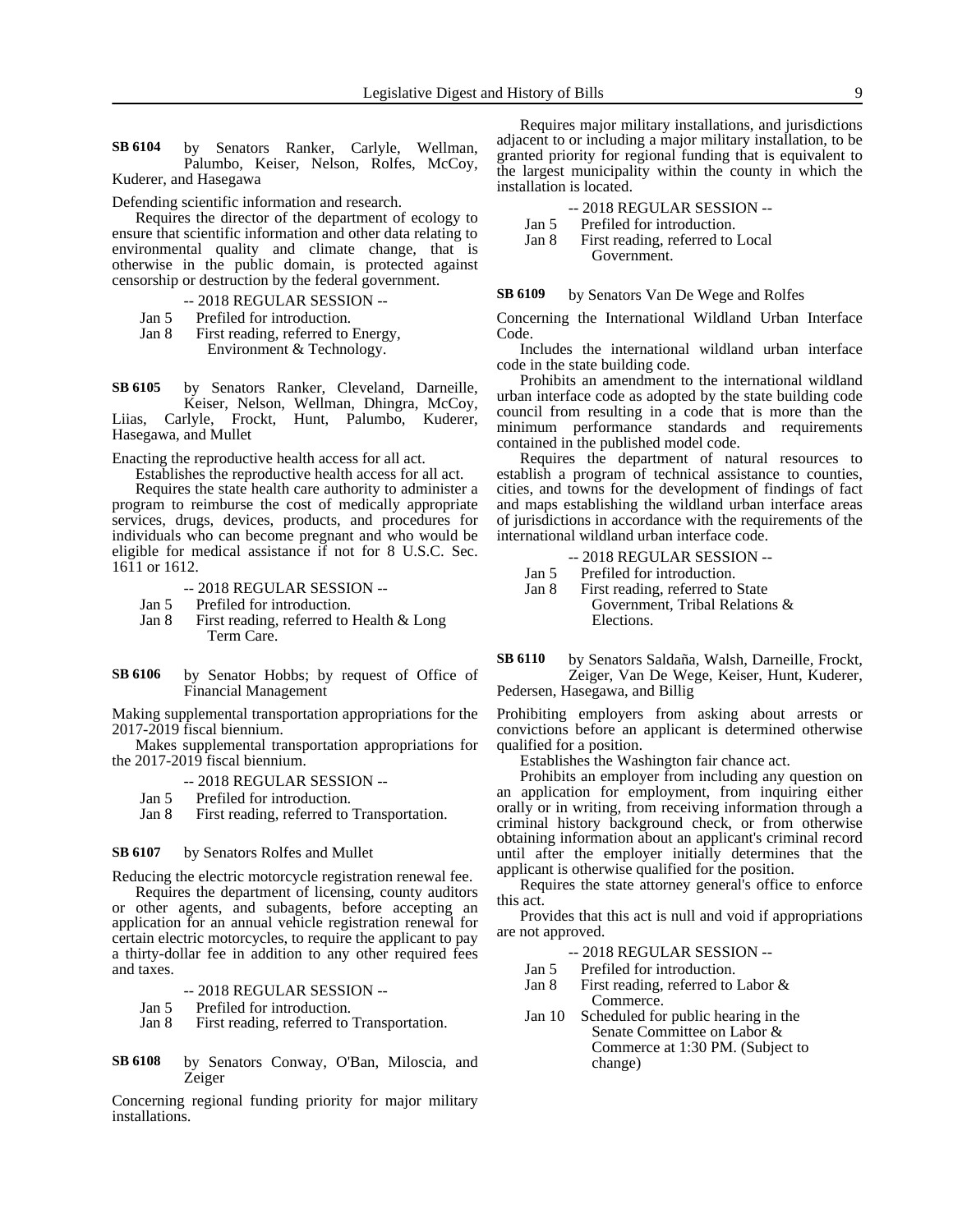by Senators Wilson, Pedersen, Rivers, Keiser, Conway, Dhingra, and Kuderer; by request of Department of Social and Health Services **SB 6111**

Defining "willful" in the chapter regarding abuse of vulnerable adults.

Provides a definition for "willful" as that term is used in chapter 74.34 RCW (abuse of vulnerable adults).

- -- 2018 REGULAR SESSION --
- Jan 5 Prefiled for introduction.
- Jan 8 First reading, referred to Human Services & Corrections.

by Senators Bailey, Keiser, Darneille, Rivers, Van De Wege, and Kuderer; by request of Department of Social and Health Services **SB 6112**

Concerning evacuation of adult family homes.

Modifies adult family home provisions with regard to: (1) Safe evacuations from the home in case of an emergency; and

(2) Removing the language that prohibited keeping a nonambulatory patient above the first floor of the home.

- -- 2018 REGULAR SESSION --
- 
- Jan 5 Prefiled for introduction.<br>Jan 8 First reading, referred to First reading, referred to Health  $&$  Long Term Care.

by Senators Bailey, Keiser, Darneille, and Rivers; by request of Department of Social and **SB 6113**

Health Services

Concerning priority processing for adult family home license applications.

Requires the department of social and health services, in order to prevent disruption to current residents, to give priority processing to an application for a change of ownership: (1) At the request of the currently licensed provider; or

(2) When the department has issued a provisional license.

Allows a provisional license to be issued under exceptional circumstances, such as the sudden and unexpected death of the sole provider of an adult family home.

- -- 2018 REGULAR SESSION --
- Jan 5 Prefiled for introduction.
- Jan 8 First reading, referred to Health & Long Term Care.

by Senators Darneille, Kuderer, Wellman, Dhingra, Keiser, Billig, Nelson, Palumbo, McCoy, Takko, Liias, Chase, Saldaña, Hasegawa, Conway, Ranker, Cleveland, Carlyle, Mullet, Pedersen, Van De Wege, and Hunt; by request of Department of Social and Health Services **SB 6114**

Concerning the issuance of identicards to individuals released from certain juvenile rehabilitation facilities.

Requires the department of licensing to issue an identicard to the following for a fee that is the actual cost of production of the identicard: (1) An individual who is scheduled to be released from an institution, a community facility, or other juvenile rehabilitation facility operated by the department of social and health services or the department of children, youth, and families; or

(2) An individual who has been released from the institution or facility within thirty calendar days before the date of the application for the identicard.

- -- 2018 REGULAR SESSION --
- Jan 5 Prefiled for introduction.
- Jan 8 First reading, referred to Human Services & Corrections.
- Jan 9 Public hearing in the Senate Committee on Human Services & Corrections at 1:30 PM.
- Jan 10 Scheduled for executive session in the Senate Committee on Human Services & Corrections at 1:30 PM. (Subject to change)

by Senators McCoy, Darneille, Keiser, Palumbo, Nelson, Liias, Van De Wege, Hunt, Chase, Saldaña, Kuderer, and Hasegawa; by request of Department of Social and Health Services **SB 6115**

Concerning residential custody services for tribal youth.

Authorizes the department of social and health services to provide residential custody services in a state juvenile rehabilitation facility to youth adjudicated and sentenced by a court of a federally recognized Indian tribe located in the state, pursuant to a contract between the department and the tribe that is entered into in compliance with chapter 39.34 RCW (the interlocal cooperation act).

- -- 2018 REGULAR SESSION --
- Jan 5 Prefiled for introduction.
- Jan 8 First reading, referred to Human Services & Corrections.
- Jan 9 Public hearing in the Senate Committee on Human Services & Corrections at 1:30 PM.
- Jan 10 Scheduled for executive session in the Senate Committee on Human Services & Corrections at 1:30 PM. (Subject to change)

#### by Senators Darneille, Keiser, and Chase **SB 6116**

Modifying eligibility and benefits under certain economic services programs.

Modifies certain economic services program provisions with regard to eligibility and benefits.

Requires the department of social and health services, in consultation with the office of financial management, to conduct a study to determine the appropriate financial grant amount for persons found eligible to receive services under the aged, blind, or disabled assistance program and the essential needs and housing support program to help achieve or improve their financial stability and housing stability.

### -- 2018 REGULAR SESSION --

- Jan 5 Prefiled for introduction.
- Jan 8 First reading, referred to Human Services & Corrections.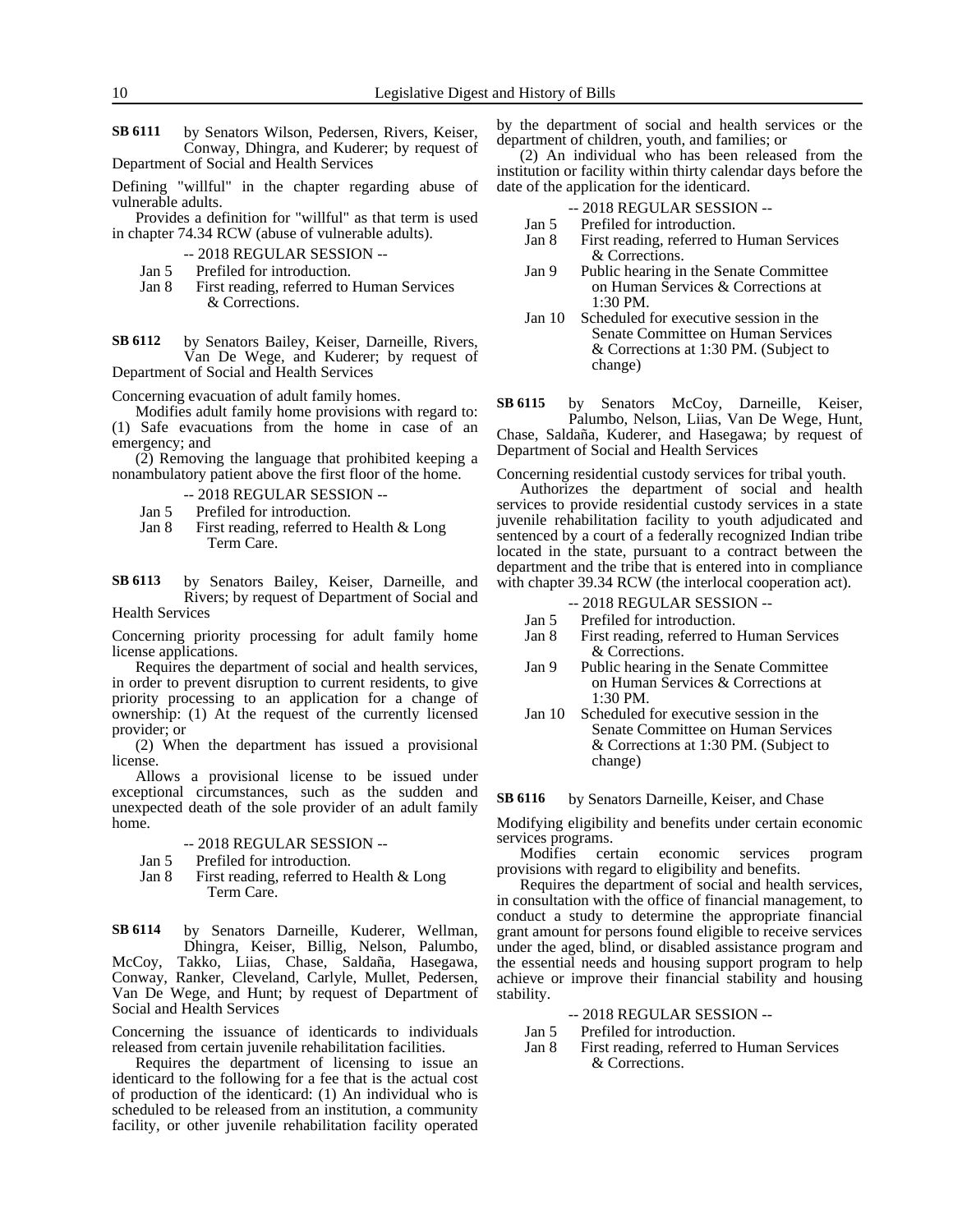#### by Senators Darneille and Kuderer **SB 6117**

Revising conditions under which juvenile court records may be sealed.

Modifies juvenile court record provisions regarding the conditions under which they may be sealed.

- -- 2018 REGULAR SESSION --
- Jan 5 Prefiled for introduction.<br>Jan 8 First reading, referred to
- First reading, referred to Human Services & Corrections. Public hearing in the Senate Committee
	- on Human Services & Corrections at 1:30 PM.

#### by Senator Wilson **SB 6118**

Concerning the membership of the Interstate 5 Columbia river bridge project joint legislative action committee.

Addresses the Interstate 5 Columbia river bridge project.

Requires the membership of the joint Oregon-Washington legislative action committee, until the eight members from Oregon are appointed by the Oregon state legislature, to be comprised of the eight members appointed by the Washington state legislature, a majority of which shall constitute a quorum for the purposes of transacting committee business.

- -- 2018 REGULAR SESSION --
- Jan 5 Prefiled for introduction.
- Jan 8 First reading, referred to Transportation.
- by Senators Wilson, Palumbo, Takko, Van De Wege, Angel, and O'Ban **SB 6119**

Authorizing community and technical colleges to establish a police force on their campuses.

Authorizes the community and technical colleges to hire and maintain an armed commissioned police force on their campuses.

- -- 2018 REGULAR SESSION --
- Jan 5 Prefiled for introduction.
- Jan 8 First reading, referred to Higher Education & Workforce Development.

#### by Senators Takko and Short **SB 6120**

Concerning Washington's property assessment appeal procedures.

Changes timelines for certain property assessment appeal procedures.

- -- 2018 REGULAR SESSION --
- Jan 5 Prefiled for introduction.
- Jan 8 First reading, referred to Local Government.

#### by Senator Honeyford **SB 6121**

Siting of institutions of higher education and accompanying facilities.

States that the growth management act does not prohibit certain counties from authorizing the extension of public facilities and utilities to serve a privately operated institution of higher education that serves fewer than two

thousand students sited within five miles of an urban growth area if certain requirements are met.

|       | $-2018$ REGULAR SESSION $-$      |  |
|-------|----------------------------------|--|
| Jan 5 | Prefiled for introduction.       |  |
| Jan 8 | First reading, referred to Local |  |
|       | Government.                      |  |

#### by Senators Honeyford and Mullet **SB 6122**

Regarding beer, wine, cider, and mead at farmers markets.

Addresses the sale of beer, wine, cider, and mead, in bottles and growlers, at farmers markets.

- -- 2018 REGULAR SESSION --
- Jan 5 Prefiled for introduction.

Jan 8 First reading, referred to Labor & Commerce.

#### by Senators Honeyford and Keiser **SB 6123**

Prohibiting the use of state bond proceeds for state employee compensation.

Prohibits the proceeds from the sale of state bonds, appropriated in the omnibus capital appropriations act, from being expended for salary, benefits, or other compensation of employees of the state, however, this does not apply to the proceeds from the sale of state bonds appropriated in the omnibus transportation appropriations act.

### -- 2018 REGULAR SESSION --

- Jan 5 Prefiled for introduction.
- Jan 8 First reading, referred to Ways & Means.

by Senators Dhingra, Palumbo, Mullet, Frockt, Takko, Darneille, Rolfes, Billig, Cleveland, **SB 6124**

Kuderer, Wellman, Carlyle, Ranker, Hasegawa, Saldaña, Nelson, Keiser, McCoy, Van De Wege, Chase, and O'Ban

Clarifying that court hearings under the involuntary commitment act may be conducted by video.

Authorizes, in any proceeding conducted in open court, a petitioner, respondent, witnesses, or presiding judicial officer to be present and participate in person or by video.

- -- 2018 REGULAR SESSION --
- Jan 5 Prefiled for introduction.
- Jan 8 First reading, referred to Human Services & Corrections.

#### by Senator Honeyford **SB 6125**

Extending the expiration date of the department of ecology's authority to enter into voluntary regional agreements.

Delays, until June 30, 2024, the expiration of the department of ecology's authority to enter into voluntary regional agreements.

### -- 2018 REGULAR SESSION --

Jan 9 First reading, referred to Agriculture, Water, Natural Resources & Parks.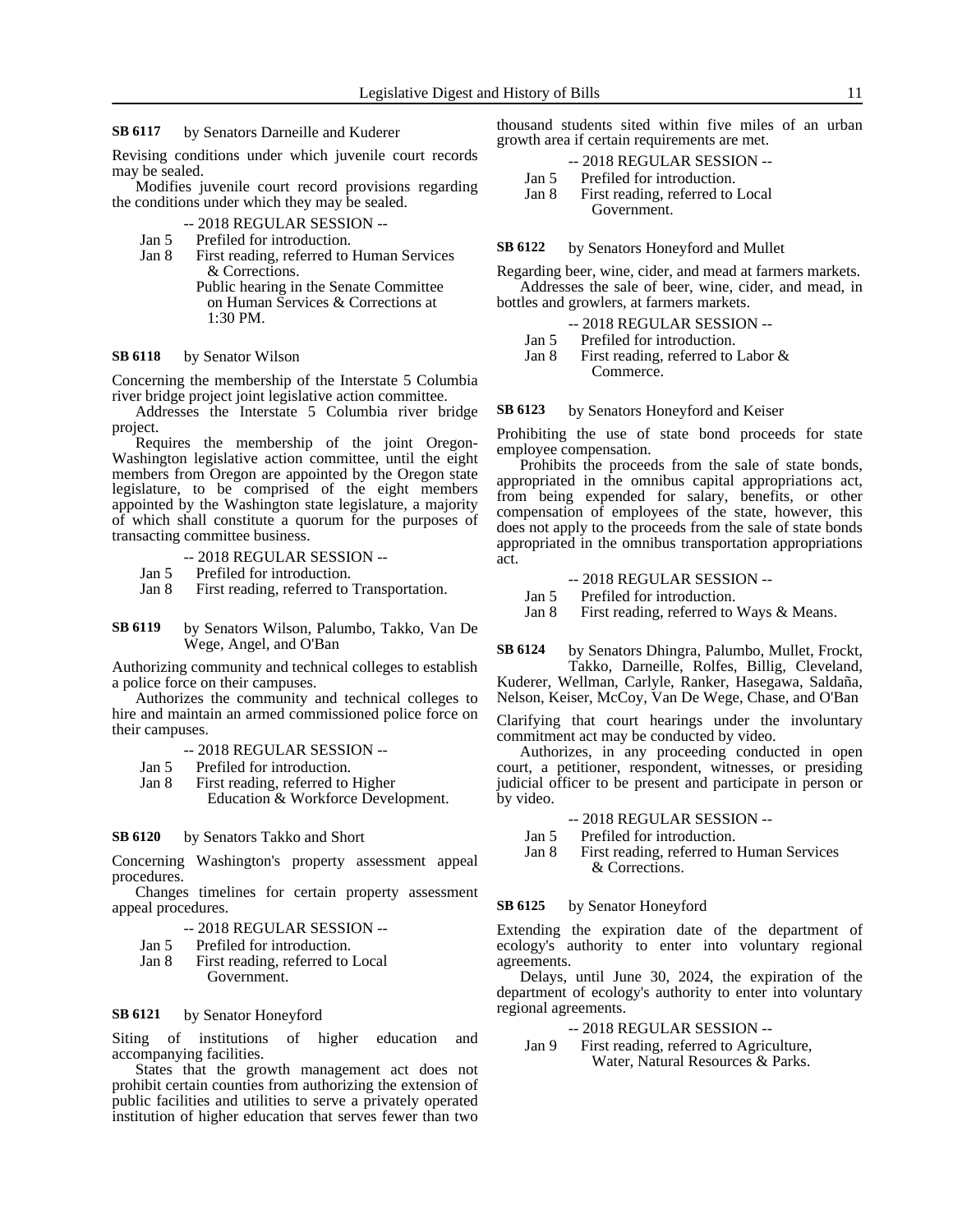by Senators Saldaña, Hasegawa, Chase, Conway, Zeiger, and Keiser **SB 6126**

Requiring completion of an apprenticeship program to receive a journey level electrician certificate of competency.

Requires the completion of an apprenticeship program to receive a journey level electrician certificate of competency.

- -- 2018 REGULAR SESSION --
- Jan 9 First reading, referred to Labor & Commerce.
- Jan 11 Scheduled for public hearing in the Senate Committee on Labor & Commerce at 1:30 PM. (Subject to change)

#### by Senator Van De Wege **SB 6127**

Improving the management of the state's halibut fishery.

States that a catch record card for halibut is five dollars.

Requires the funds that are received from the sale of halibut catch record cards to be used for monitoring and management of recreational halibut fisheries.

```
-- 2018 REGULAR SESSION --
```
Jan 9 First reading, referred to Agriculture, Water, Natural Resources & Parks.

#### by Senator Van De Wege **SB 6128**

Concerning the initial implementation of recommendations from the collaborative process carried out to implement the state parks operating budget proviso on recreational access fee systems.

Modifies provisions regarding the discover pass, dayuse permit, vehicle access pass, lifetime veteran's disability access pass, senior citizen's pass, foster home pass, state park pass, and access pass.

Requires the director of the state parks and recreation commission, in consultation with the director of the department of fish and wildlife and the commissioner of public lands, to designate up to twelve days per calendar year where entry to state recreation lands is free.

-- 2018 REGULAR SESSION --

Jan 9 First reading, referred to Agriculture, Water, Natural Resources & Parks.

#### by Senators Cleveland and Chase **SB 6129**

Concerning an ambulance transport quality assurance fee.

Provides for a safety net fee for certain ambulance transports to be used to augment funding from other sources, thereby supporting additional payments to ambulance transport providers for medicaid services.

Imposes a quality assurance fee for each ambulance transport provided by each ambulance transport provider subject to the fee.

Requires the state health care authority to establish the manner and format for ambulance transport providers to report required data.

Creates the ambulance transport fund.

-- 2018 REGULAR SESSION --

Jan 9 First reading, referred to Health & Long Term Care.

by Senators McCoy, Rolfes, Palumbo, Carlyle, Liias, Dhingra, Kuderer, Ranker, Cleveland, Frockt, Mullet, Pedersen, Chase, Conway, Saldaña, Van De Wege, Wellman, and Hasegawa **SB 6130**

Concerning community solar gardens.

Establishes a framework for community solar gardens to be created and exist outside of tax-related subsidy programs.

- -- 2018 REGULAR SESSION --
- Jan 9 First reading, referred to Energy, Environment & Technology.
- by Senators McCoy, Hunt, Kuderer, Saldaña, Chase, and Hasegawa **SB 6131**

Providing a tuition waiver for state residents who are members of a federally recognized Indian tribe.

Requires the governing boards of the state universities, the regional universities, The Evergreen State College, and the community and technical colleges to waive fifty percent of the tuition and services and activities fees for a student who is a member of a federally recognized Indian tribe and is domiciled within the state for a minimum of one year.

-- 2018 REGULAR SESSION --

Jan 9 First reading, referred to Higher Education & Workforce Development.

by Senators Wellman, Zeiger, Chase, and Hasegawa; by request of Superintendent of Public Instruction **SB 6132**

Modifying provisions on second grade reading assessments.

Addresses second grade reading assessments.

-- 2018 REGULAR SESSION --

Jan 9 First reading, referred to Early Learning & K-12 Education.

by Senators Zeiger, Wellman, Keiser, and Hasegawa; by request of Superintendent of **SB 6133**

### Public Instruction

Expanding statewide career and technical education course equivalency options.

Expands equivalency options for statewide career and technical education courses.

-- 2018 REGULAR SESSION --

Jan 9

\nFirst reading, referred to Early Learning

\n
$$
\&
$$
 K-12 Education.

by Senators Wellman, Zeiger, and Hasegawa; by request of Superintendent of Public Instruction **SB 6134**

Modifying definitions for alternative learning experience courses.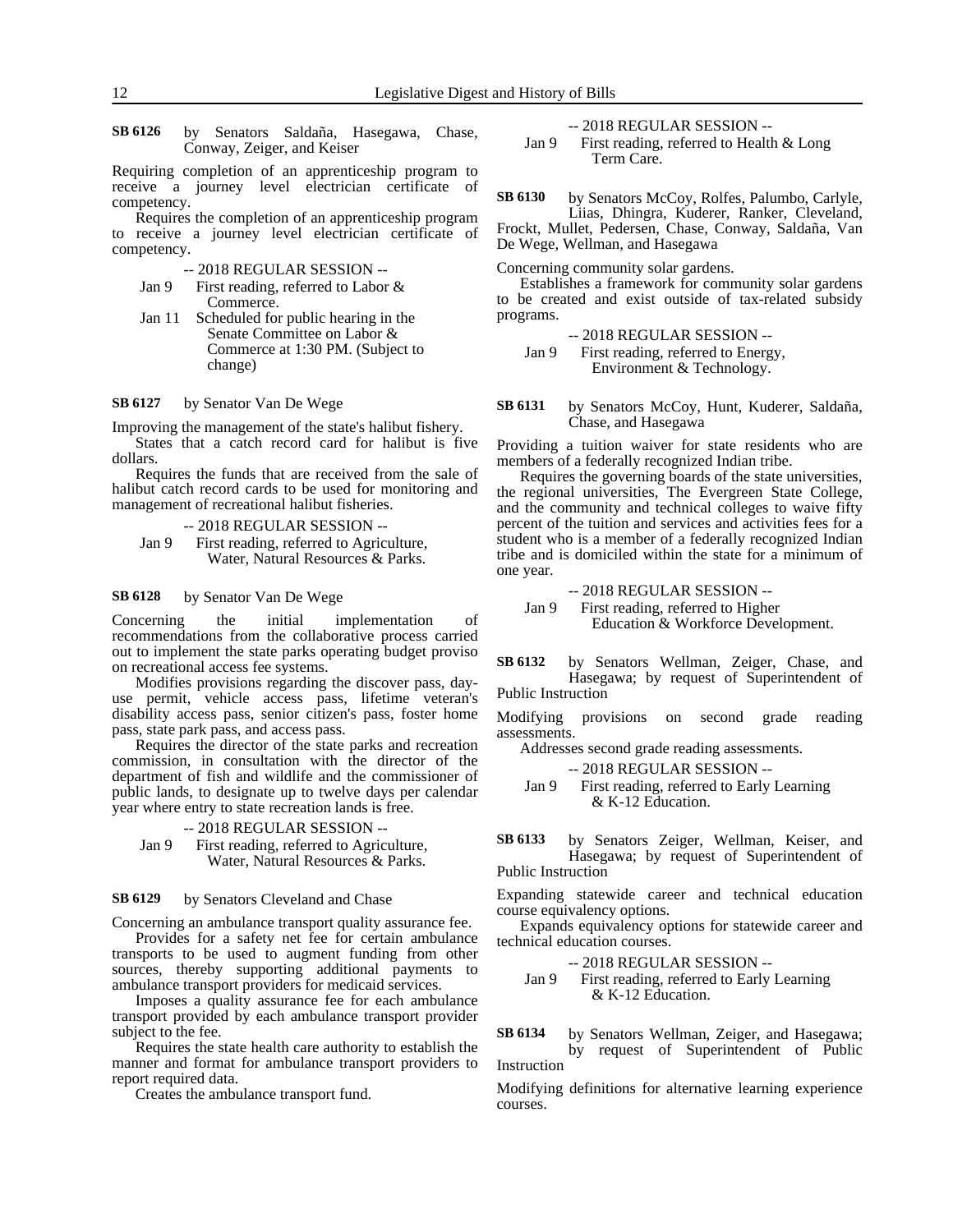Revises the definitions of "remote course" and "sitebased course" for purposes of written student learning plans and alternative learning experience courses.

-- 2018 REGULAR SESSION -- Jan 9 First reading, referred to Early Learning & K-12 Education.

by Senators Wellman, Zeiger, and Hasegawa; by request of Superintendent of Public Instruction **SB 6135**

Updating application requirements for the academic acceleration incentive program.

Addresses eligibility for advanced courses in mathematics, science, or computer science and equitable access to dual credit opportunities.

- -- 2018 REGULAR SESSION --
- Jan 9 First reading, referred to Early Learning & K-12 Education.

by Senators Rolfes, Zeiger, Wellman, and Hasegawa; by request of Superintendent of Public Instruction **SB 6136**

Removing concurrent enrollment requirement of algebra II for AP computer science courses to be counted as equivalent to high school mathematics.

Removes concurrent enrollment requirement of algebra II for AP computer science courses to be counted as equivalent to high school mathematics.

-- 2018 REGULAR SESSION --

- Jan 9 First reading, referred to Early Learning & K-12 Education.
- by Senators Conway, King, Keiser, Hasegawa, and Wilson **SB 6137**

Clarifying the relationship between manufacturers and new motor vehicle dealers by providing tools to resolve disparities including expanding compensation for recalled vehicles.

Provides tools to resolve disparities including expanding compensation for recalled vehicles, to clarify the relationship between manufacturers and new motor vehicle dealers.

-- 2018 REGULAR SESSION --

Jan 9 First reading, referred to Labor & Commerce.

#### by Senator Brown **SB 6138**

Extending the statute of limitations for food stamp fraud. Extends the statute of limitations for food stamp fraud.

-- 2018 REGULAR SESSION --

Jan 9 First reading, referred to Law & Justice.

#### by Senator Miloscia **SB 6139**

Concerning public access to the records of the legislature and judiciary.

Requires the clerk of the supreme court to advise each division of the courts of the necessity to keep public records.

Requires the state archivist to work with the clerk to provide information and instructions on the best method for keeping judicial records.

Requires the secretary of the senate and the chief clerk of the house of representatives to be the appointed public records officers for requests made to the senate or house, including each state legislative office in each house.

Requires the clerk of the supreme court to appoint public records officers for each division of the courts for requests made to the judiciary.

-- 2018 REGULAR SESSION --

Jan 9 First reading, referred to State Government, Tribal Relations & Elections.

by Senators King, Van De Wege, and Sheldon; by request of Department of Natural Resources **SB 6140**

Promoting the efficient and effective management of state-managed lands.

Modifies state-managed lands provisions with regard to the efficient and effective management of those lands.

-- 2018 REGULAR SESSION --

Jan 9 First reading, referred to Agriculture, Water, Natural Resources & Parks.

by Senators McCoy, Wellman, Van De Wege, Keiser, and Hasegawa; by request of Superintendent of Public Instruction **SB 6141**

Strengthening school district plans for recognition, screening, and response to emotional or behavioral distress in students.

Requires the office of the superintendent of public instruction to develop and make available an online onehour training module for school staff on recognition, screening, and response to emotional or behavioral distress in students.

States that the online suicide prevention training module for school staff does not replace the training requirement for school counselors, psychologists, social workers, and nurses to complete an approved three-hour suicide prevention training.

Authorizes school staff to complete the three-hour suicide prevention training in lieu of the one-hour online suicide prevention training.

Requires each educational service district to identify a regional mental health coordinator.

-- 2018 REGULAR SESSION --

Jan 9 First reading, referred to Early Learning & K-12 Education.

### **Senate Concurrent Resolutions**

#### by Senators Liias and Fain **SCR 8407**

Establishing cutoff dates for the consideration of legislation during the 2018 regular session of the sixtyfifth legislature.

Establishes cutoff dates for the consideration of legislation during the 2018 regular session of the sixtyfifth legislature.